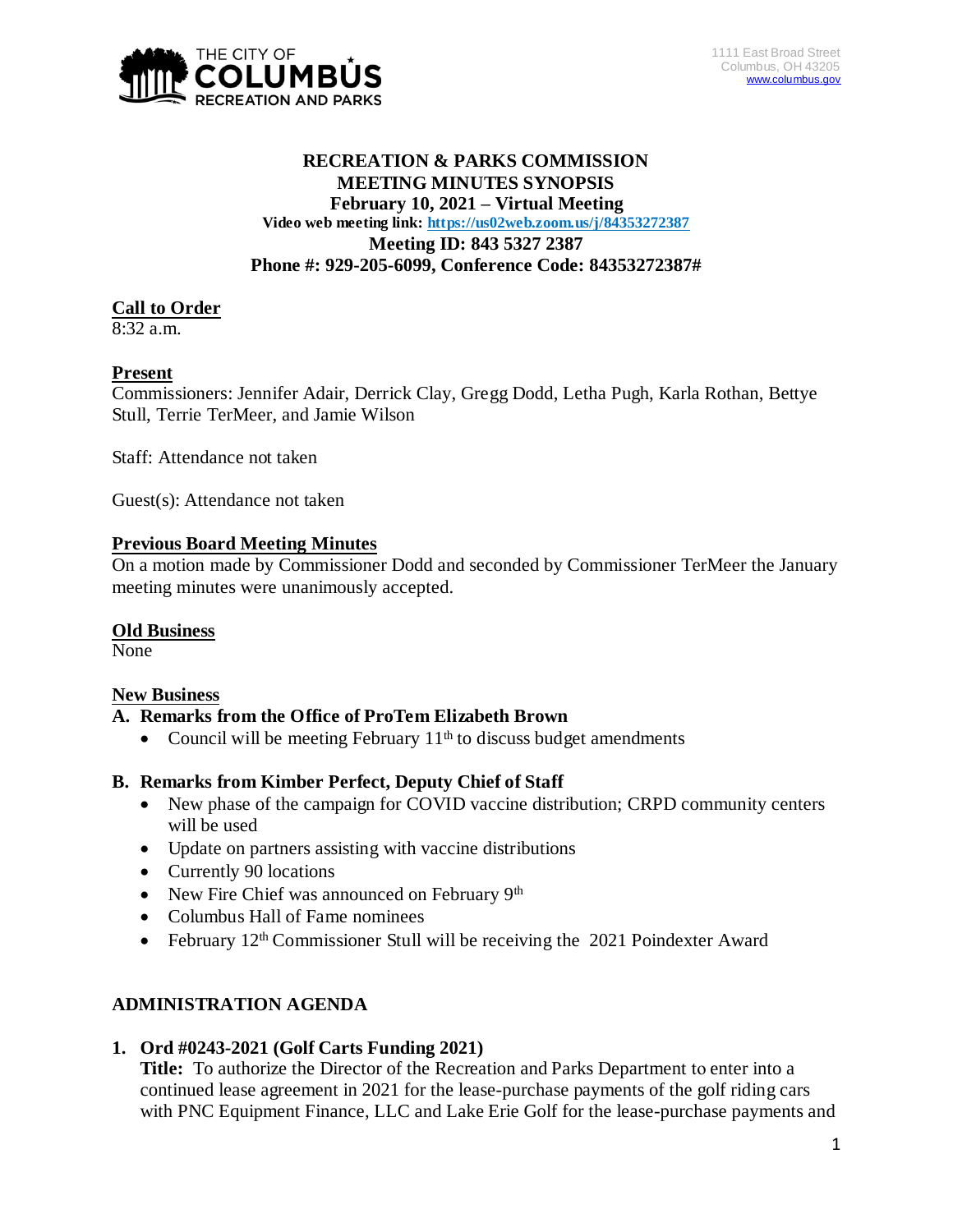

maintenance of the golf riding cars; to authorize the expenditure of \$295,680.00 from the Recreation and Parks Operation Fund; and to declare an emergency. (\$295,680.00)

## **2. Ord #0315-2021 (Golf CIP Auditors Certificate 2020-21)**

**Title:** To authorize and direct the City Auditor to set up a certificate in the amount of \$50,000.00 for various expenditures for labor, material, and equipment in conjunction with Recreation and Parks golf course and facility improvements; to authorize the expenditure of \$50,000.00 from the Recreation and Parks Voted Bond Fund; and to declare an emergency. (\$50,000.00)

## **3. Ord #0326-2021 (Bicentennial Park Fountain Repairs - Phase II)**

**Title:** To authorize the Director of Recreation and Parks to enter into contract with OHM Advisors to provide professional engineering and construction administration services for the Bicentennial Park Fountain Repair (Phase II) project; to authorize an expenditure of \$189,000.00 from the Recreation and Parks Voted Bond Fund; and to declare an emergency. (\$189,000.00)

# **4. Ord #0327-2021 (Ulry Warner Park Construction Plans)**

**Title:** To authorize the Director of the Recreation and Parks Department to modify a contract with, EDGE Group, Inc. to provide professional services associated with the final design plans and bidding documents for the Ulry Warner Park; to authorize an expenditure of \$454,533.00 from the Recreation and Parks Voted Bond Fund to be reimbursed to the Department from the Rocky Fork/Blacklick Tax Increment Fund; and to declare an emergency. (\$454,533.00)

## **5. Ord #0328-2021 (Riggins Run, DC LLC Development - PDO and Easement)**

**Title:** To authorize the Director of the Recreation and Parks Department to accept three (3) parkland parcels, as well as ingress/egress access easements and issue one (1) temporary construction easement and the same area, permanent easement for the developments storm water pond for the overall development of the Riggins Run, by DC Building Company, LLC. The transfer of the deeds and easements will occur once the Recreation and Parks Commission and City Council pass an ordinance to except the parcels and easement and the issuance of the temporary and permanent easement will occur after the acceptance of the deeds.

## **6. Ord #0329-2021 (COTF Big Walnut Trail - Winchester Pike to Helsel Park)**

**Title:** To authorize the Director of the Recreation and Parks Department to enter a grant application to the Ohio Department of Natural Resources (ODNR) Clean Ohio Trails Fund which will be used to build the Big Walnut Trail—Winchester Pike to Helsel Park; and to declare an emergency.

## **7. Ord #0330-2021 (Clean Ohio Conservation Grant Fund Application)**

**Title:** To authorize the Director of the Recreation and Parks Department to apply for grant funding to acquire three properties for preservation of the city's natural resources. The Clean Ohio Conservation Fund is accepting applications for funding to preserve natural areas and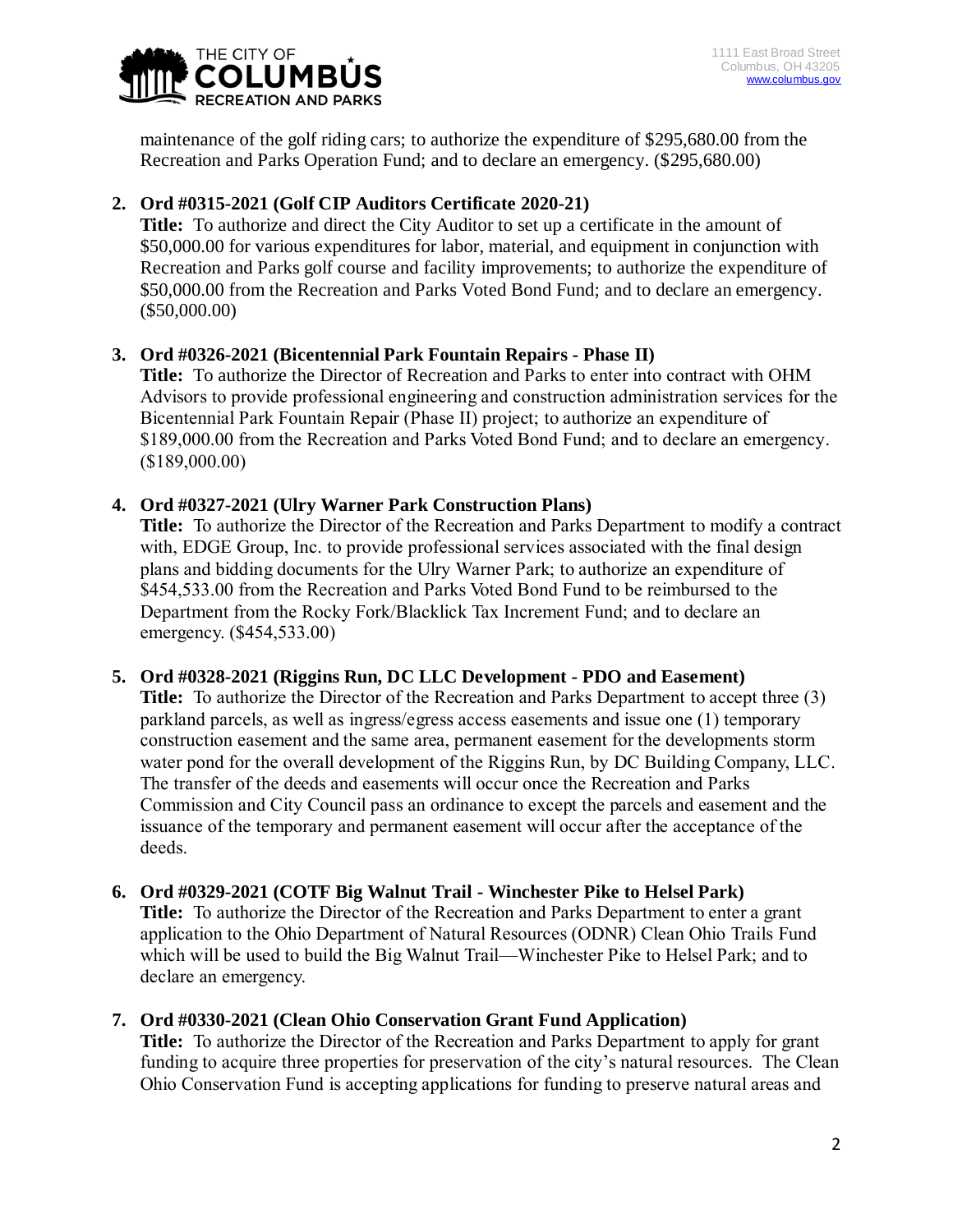

greenway corridors. If awarded funding, a separate piece of legislation will be submitted to enter into a grant agreement and allocate the local match funds.

### **8. Ord #0331-2021 (Tuttle Skatepark)**

**Title:** To authorize the Director of the Recreation and Parks to enter into contract with California Skateparks to provide engineering and construction services for the Tuttle Skatepark project; to authorize an expenditure of \$550,000.00 from the Recreation and Parks Voted Bond Fund; and to declare an emergency. (\$550,000.00)

On a motion made by Commissioner Stull and seconded by Commissioner Adair the Commission unanimously approved the Administration Agenda.

## **RECREATION & PROGRAM SERVICES AGENDA**

### **9. Commissioner Only (Linden – Ohio Health Mobile Health Unit)**

**Title:** To authorize and direct the Director of Recreation and Parks to enter into a two year license agreement with Ohio Health for the use of a Mobile Health unit at Linden Community Center. This will be a two year license agreement at no direct cost or revenue as an in-kind relationship. Ohio Health will operate their mobile unit, commonly referred to *Wellness on Wheels Primary Care* to provide a comprehensive set of primary healthcare services to the underserved neighborhood.

On a motion made by Commissioner Adair and seconded by Commissioner TerMeer the Commission unanimously approved the Recreation & Program Services Agenda.

## **YOUTH & FAMILY DEVELOPMENT AGENDA**

### **10. Ord #0323-2021 (2021 Summer Food Service Program)**

**Title:** To authorize and direct the Director of Recreation and Parks to accept a grant from the Ohio Department of Education in the amount of \$2,500,000.00 for the 2021 Summer Food Program; to authorize the appropriation of \$2,500,000.00 to the Recreation and Parks Grant Fund 2283; to enter into an agreement with Columbus City Schools in the amount of \$2,300,000.00 for the preparation and delivery of meals for the Summer Food Program; and to authorize the expenditure of \$2,300,000.00 from the Recreation and Parks Grant Fund 2283. (\$2,300,000.00)

### **11. Ord #0324-2021 (Community for New Direction - 2021 NVI Contract)**

**Title:** To authorize the Director of Recreation and Parks to enter into contract with Community for New Direction for services related to the implementation of the 2021 Neighborhood Violence Intervention Program; to authorize the expenditure of \$329,500.00 from the Recreation and Parks Operating Fund 2285; to waive the competitive bidding provisions of the Columbus City Code; and to declare an emergency. (\$329,500.00)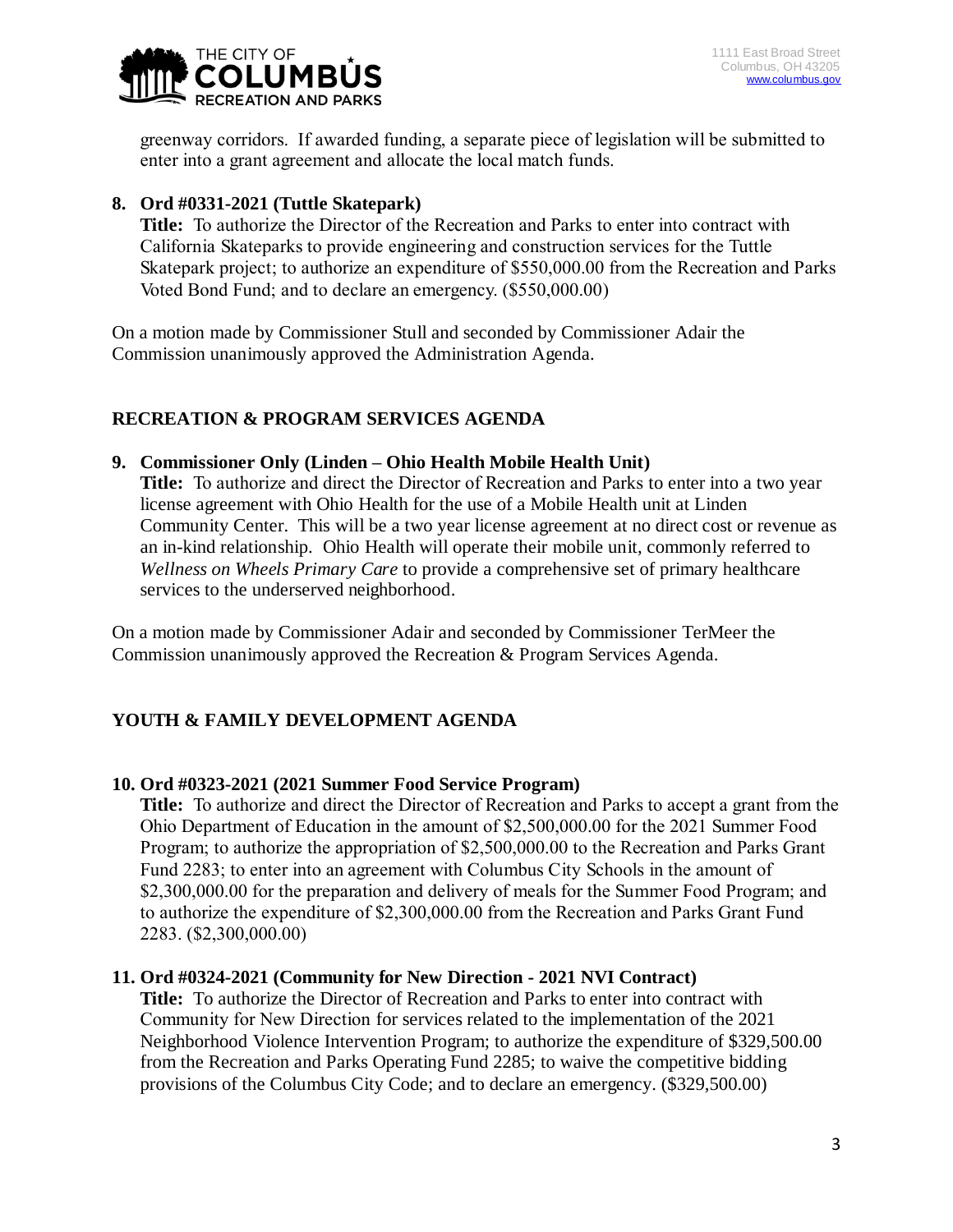

## **12. Ord #0325-2021 (Columbus Urban League - 2021 NVI Contract)**

**Title:** To authorize the Director of Recreation and Parks to enter into contract with Columbus Urban League for services related to the implementation of the 2020 Neighborhood Violence Intervention Program; to authorize the expenditure of \$329,500.00 from the Recreation and Parks Operating Fund 2285; to waive the competitive bidding provisions of the Columbus City Code; and to declare an emergency. (\$329,500.00)

On a motion made by Commissioner Adair and seconded by Commissioner Stull the Commission unanimously approved ItemS  $#10 \& #11$  the Youth  $\&$  Family Development Agenda.

On a motion made by Commissioner Dodd and seconded by Commissioner Stull the Commission unanimously approved Item #12 the Youth & Family Development Agenda.

Commissioner Rothan abstained from Item #12.

### **CRP Foundation Update**

Grant received, it will be used for Outdoor Education Program at Linden Community Center

### **Division Updates**

- COAAA, Executive Director Cindy Farson
	- *o* COVID vaccination update and concerns with availability
	- *o* Working with the National Guard on distributing vaccinations
	- *o* Update on current funding
- Community Relations, Sophia Fifner
	- *o* PLAY Golf Outing update; Champions Golf Course
	- *o* Blue Jackets partnership and project updates
	- *o* Warming Center Policy
	- *o* Commission bi-laws, and Ethics Training
	- *o* Meeting with Sports Commission and influence on young girls
- Parks Maintenance & Operations, Assistant Director Troy Euton (Craig Seeds)
	- *o* Working on plans to increase staffing when allowed
	- *o* Playground removed at Heer Park due to crime and hazardous material for the safety of the residents
- Recreation & Program Services, Assistant Director Bernita Reese
	- *o* New exhibit at the Cultural Arts Center
	- *o* Golden Hobby Shop will open this week at its new location
	- *o* Parking at Berliner Park is being updated
	- *o* Update on current programs
- Youth & Family Development, Assistant Director Eric Brandon
	- *o* Food Office update; contract with Columbus City Schools
	- *o* Over 180 produce giveaways in 2020
	- *o* 2021 Produce giveaways have been scheduled
	- *o We Care Tour* will take place again this year in place of *CapCity Nights*